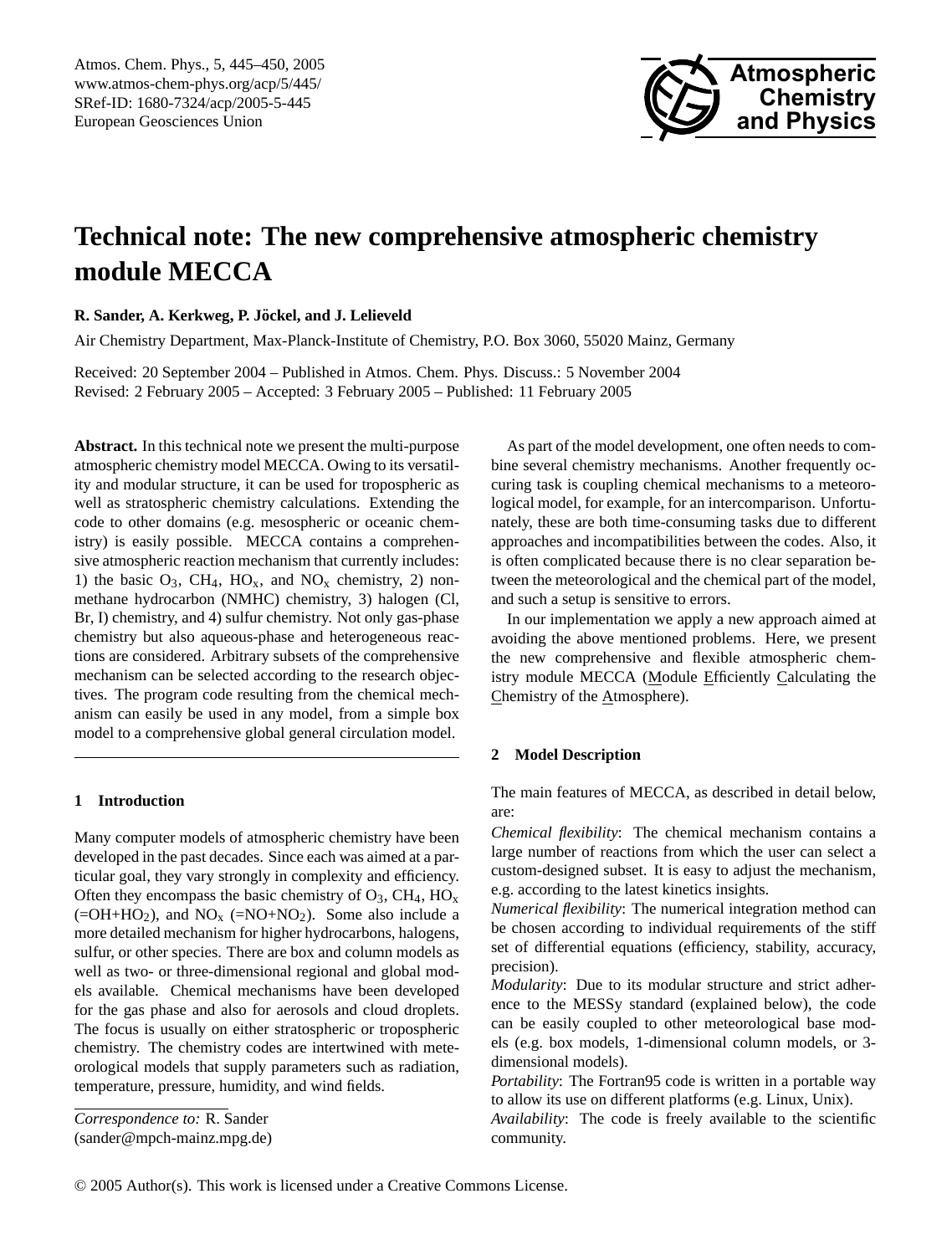### 2.1 Chemical flexibility

In the current version of MECCA, five previously published chemical mechanisms have been combined and updated. Tropospheric hydrocarbon chemistry is adopted from [von](#page-5-0) [Kuhlmann et al.](#page-5-0) [\(2003\)](#page-5-0). The chemistry of the stratosphere is based on the model of [Steil et al.](#page-5-1) [\(1998\)](#page-5-1) and the Mainz Chemical Box Model [\(Meilinger,](#page-4-0) [2000\)](#page-4-0). Tropospheric halogen chemistry is taken from [Sander and Crutzen](#page-4-1) [\(1996\)](#page-4-1) and [von Glasow et al.](#page-5-2) [\(2002\)](#page-5-2). The current mechanism contains 116 species and 295 reactions in the gas phase, and 91 species and 258 reactions in the aqueous phase. The rate coefficients are updated according to [Sander et al.](#page-4-2) [\(2003\)](#page-4-2), [Atkinson et al.](#page-4-3) [\(2004\)](#page-4-3), and other references. A detailed listing of reactions, rate coefficients, and their references can be found in the electronic supplement at [http://www.copernicus.](http://www.copernicus.org/EGU/acp/acp/5/445/acp-5-445-sp.zip) [org/EGU/acp/acp/5/445/acp-5-445-sp.zip.](http://www.copernicus.org/EGU/acp/acp/5/445/acp-5-445-sp.zip) It is both possible and desirable to add reactions to the mechanism in the near future. However, for computational efficiency, it is normally not required to integrate the whole mechanism. Therefore we have implemented a method by which the user can easily create a custom-made chemical mechanism. Each reaction has several labels to categorize it. For example, the labels *Tr* and *St* indicate reactions relevant in the troposphere and the stratosphere, respectively. These labels are not mutually exclusive. Many reactions need to be considered for both layers. There are also labels for the phase in which they occur (gas or aqueous phase) and for the elements that they contain (e.g. *Cl*, *Br*, and *I* for reactions of the halogen species). It is also possible to create new labels for specific purposes. For example, all reactions with the label *Mbl* are part of a reduced mechanism for the marine boundary layer. Using a Boolean expression based on these labels, it is possible to create custom-made subsets of the comprehensive mechanism. The main advantage of maintaining a single comprehensive mechanism is that new reactions and updates of rate coefficients need to be included only once so that they are immediately available for all subsets.

#### 2.2 Numerical flexibility

Once a subset of the full mechanism has been selected as described above, the kinetic preprocessor (KPP) software [\(Damian et al.,](#page-4-4) [2002,](#page-4-4) Sandu and Sander, in preparation,  $2005<sup>1</sup>$  $2005<sup>1</sup>$  $2005<sup>1</sup>$ ) is used to transform the chemical equations into Fortran95 code. From a numerical point of view, atmospheric chemistry is a challenge due to the coexistence of very stable (e.g. CH<sub>4</sub>) and very reactive species, e.g.  $O(^1D)$ . To overcome the stiffness issue, associated with the large range of timescales within a single set of differential equations, robust numerical solvers are necessary. KPP provides several solvers with either manual or automatic time step control.

Although computationally more demanding, the latter are best suited for the most difficult stiffness problems e.g. associated with multiphase chemistry. For each individual application, it is necessary to balance the advantages and disadvantages regarding efficiency, stability, accuracy, and precision. We found that for most of our chemical mechanisms, Rosenbrock solvers of 2nd or 3rd order [\(Sandu et al.,](#page-4-5) [1997\)](#page-4-5) work best. However, we stress that it may be necessary to test other solvers as well to achieve the best performance for a given set of equations. Fortunately, switching between solvers is easy with KPP and does not require any reprogramming of the chemistry scheme.

There are also other numerical software packages available to integrate these stiff sets of differential equations, e.g. AutoChem [\(http://pdfcentral.shriver.umbc.edu/AutoChem/\)](http://pdfcentral.shriver.umbc.edu/AutoChem/), Spack [\(Djouad et al.,](#page-4-6) [2003\)](#page-4-6), Chemkin [\(http://www.](http://www.reactiondesign.com/products/open/chemkin.html) [reactiondesign.com/products/open/chemkin.html\)](http://www.reactiondesign.com/products/open/chemkin.html), Odepack [\(http://www.llnl.gov/CASC/odepack/\)](http://www.llnl.gov/CASC/odepack/), and Facsimile [\(Cur](#page-4-7)[tis and Sweetenham,](#page-4-7) [1987\)](#page-4-7). We have chosen KPP for our MECCA model because, as far as we know, it is the only program that combines the following properties:

- **–** The generated chemistry code is suitable for integration into larger models.
- **–** KPP is capable of producing Fortran95 code.
- **–** KPP allows to choose between several numerical integrators.
- **–** The code is free.
- 2.3 Modularity

An important feature of MECCA is its modular structure. Without any changes to the code, it is possible to link MECCA to different meteorological base models. This is achieved by strict adherence to the MESSy standard, as de-scribed by Jöckel et al. [\(2005\)](#page-4-8). A major advantage of this modularity is that it allows extensive testing of the chemical mechanism in a box model before starting computationally expensive global model runs. The box models are easy to handle. All that is needed is to supply constant values or a time series for temperature, pressure, humidity, and J-values of photolysis reactions. At present, MECCA chemistry modules have been coupled to three box models and a 3-D global general circulation model. Preliminary results are shown in Sect. [3.](#page-3-0)

### 2.4 Portability

To ensure maximum portability, the code is written in standard Fortran95 (ISO/IEC-1539-1). It does not depend on any compiler-specific language extensions. We have checked this using the fortran analyser forcheck [\(http://www.forcheck.](http://www.forcheck.nl/) [nl/\)](http://www.forcheck.nl/). The system requirements for the MECCA installation are:

<span id="page-1-0"></span><sup>&</sup>lt;sup>1</sup> Sandu, A. and Sander, R.: Technical note: Simulating chemical systems in Fortran90 and Matlab with the Kinetic PreProcessor KPP-2.0, Atmos. Chem. Phys., in preparation, 2005.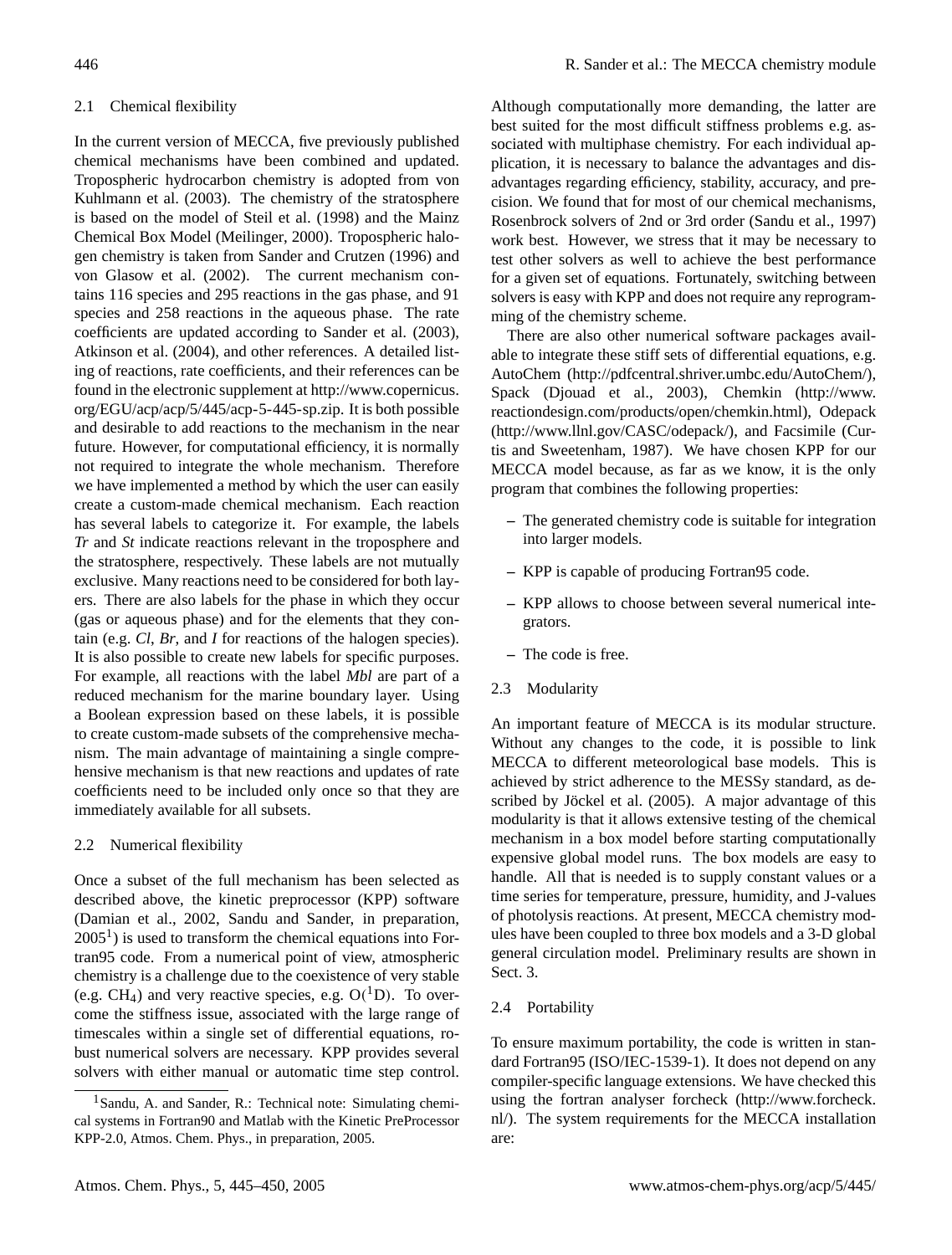

<span id="page-2-0"></span>**Fig. 1.** Comparison of the MECCA chemistry (right column) against the Facsimile code of MOCCA (left column). As an example, the temporal evolutions of  $O_3$ , OH, and  $H_2O_2$  are shown.

- **–** A Unix or Linux operating system including the standard tools (tcsh, gawk, sed, make, etc.)
- **–** A Fortran95 compiler (So far, we have compiled MECCA successfully with GNU, Lahey, Intel, Compaq, IBM, and NEC compilers)
- **–** The KPP software (available in the electronic sup-

plement and also at [http://www.cs.vt.edu/](http://www.cs.vt.edu/~asandu/Software/KPP)∼asandu/ [Software/KPP\)](http://www.cs.vt.edu/~asandu/Software/KPP)

- **–** Optional: The netcdf library to obtain output files in netcdf format (without it, output is made to ascii files)
- **–** Optional: LaTEX to print a table containing the rate coefficients of the current reaction mechanism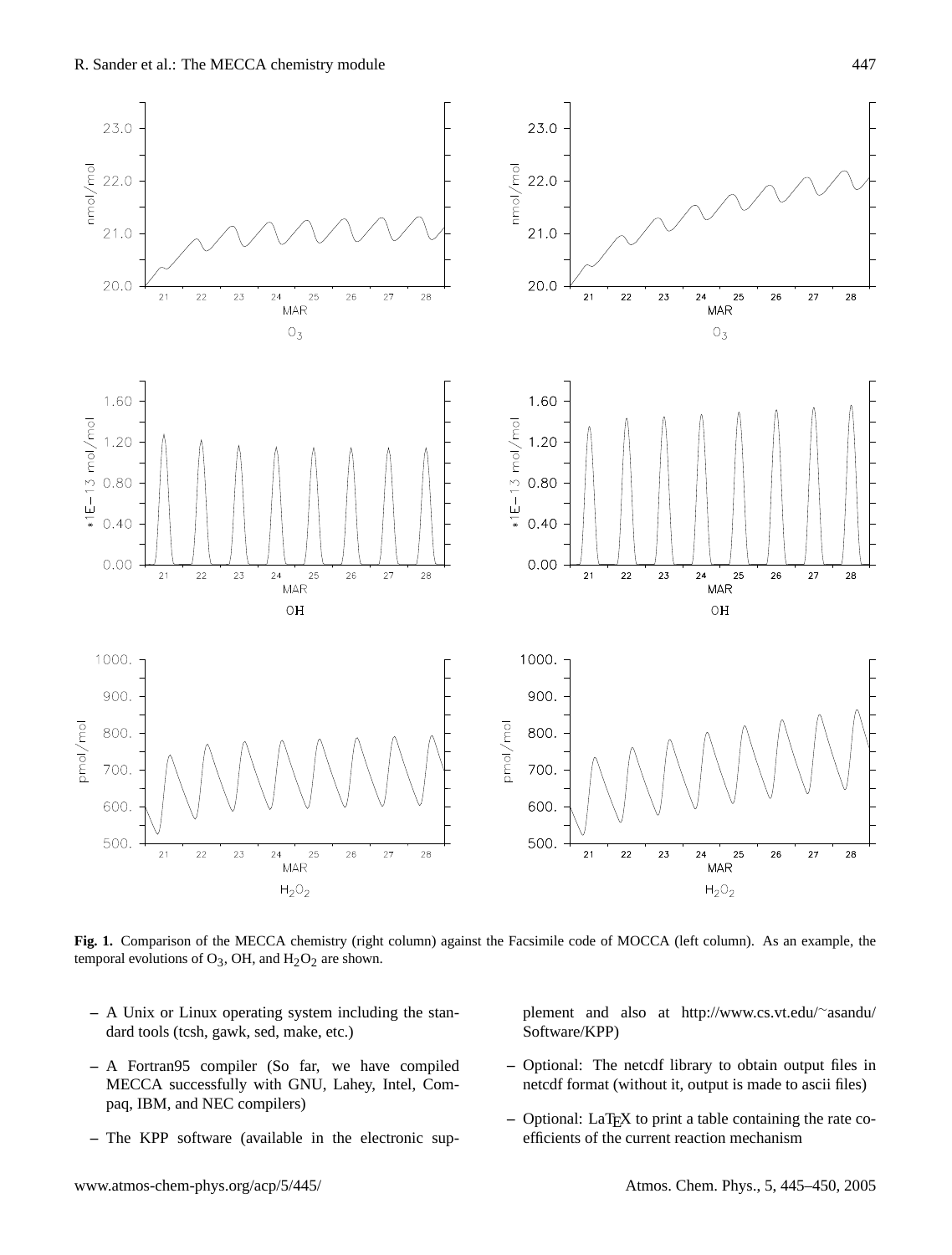

<span id="page-3-2"></span>**Fig. 2.** Sample plot showing results of a stratospheric box model coupled to MECCA chemistry (J. L. Grenfell, pers. comm., 2004).

#### 2.5 Availability

We believe that the scientific community will benefit most if MECCA is freely available. Therefore we have put the MECCA code under the GNU public licence [\(http://www.](http://www.gnu.org/copyleft/gpl.html) [gnu.org/copyleft/gpl.html\)](http://www.gnu.org/copyleft/gpl.html). We hope that this leads to a wide acceptance of MECCA as an addition or alternative to commercial software like Facsimile. We also hope for feedback from the community to maintain state-of-the-art software and chemical kinetics information. The current version is provided in the electronic supplement together with a user manual which describes how to install, execute, and modify MECCA on your computer. Future updates will be provided through our web page [http://www.mpch-mainz.mpg.](http://www.mpch-mainz.mpg.de/~sander/messy/mecca/) de/∼[sander/messy/mecca/](http://www.mpch-mainz.mpg.de/~sander/messy/mecca/) for download.

## <span id="page-3-0"></span>**3 Results and discussion**

To illustrate its versatility, we present here some sample applications of MECCA.

3.1 Halogen chemistry in the marine boundary layer

Since the reactions of our comprehensive multiphase chemistry model MOCCA [\(Sander and Crutzen,](#page-4-1) [1996;](#page-4-1) [Vogt et al.,](#page-5-3) [1996\)](#page-5-3) have been implemented in MECCA, a comparison of these two models is a good start to validate MECCA. We have written a box model that provides typical conditions (temperature, pressure, humidity, sea-salt aerosol, and Jvalues of photolysis reactions) of the marine boundary layer at mid-latitude in spring, similar to MOCCA. From the comprehensive set of chemical reactions in MECCA, we discarded those that occur only in the stratosphere as well as those of higher hydrocarbons  $(>C<sub>2</sub>)$ . Some results of both model runs are shown in Fig. [1.](#page-2-0) The similarity is not surprising, given the similar reaction mechanisms. It shows that



<span id="page-3-4"></span>**Fig. 3.** Comparison between HCHO measured in the MINATROC campaign and HCHO calculated with MECCA (M. de Reus, pers. comm., 2004). The solid line represents the ideal 1:1 relationship. The dashed line corresponds to a deviation of a factor of two.

MECCA with its KPP integrator is capable of handling the very stiff set of differential equations and of reproducing the results of MOCCA. Minor differences result from updated rate constants and slightly different boundary conditions.

3.2 Stratospheric chemistry

Grenfell et al.  $(2004)^2$  $(2004)^2$  $(2004)^2$  have coupled MECCA to a stratospheric box model to quantify ozone loss via chemical cycles and pathways. Some results from a sensitivity study of theirs, involving the effect of increased water, chlorine and bromine upon stratospheric ozone, are shown in Fig. [2.](#page-3-2) For these calculations, tropospheric reactions were excluded.

3.3 Modeling the field campaign MINATROC

MECCA can also be used to compare field data with model results. De Reus et al.  $(2005)^3$  $(2005)^3$  used measured data of longlived species from the MINATROC campaign as input for MECCA. For each set of measurements, the model was run until HCHO concentrations reached a steady state. The results were compared to observed values of HCHO as shown in Fig. [3.](#page-3-4) Only for 4 out of 272 data points is the discrepancy

<span id="page-3-1"></span><sup>&</sup>lt;sup>2</sup>Grenfell, J. L., Lehmann, R., Mieth, P., and Langematz, U.: Chemical reaction pathways affecting stratospheric and mesospheric ozone, J. Geophys. Res., submitted, 2004.

<span id="page-3-3"></span><sup>3</sup>De Reus, M., Fischer, H., Sander, R., Gros, V., Kormann, R., Salisbury, G., van Dingenen, R., Williams, J., Zöllner, M., and Lelieveld, J.: Reduced trace gas mixing ratios in a dense Saharan dust plume, comparison of observations and photochemical boxmodel calculations, Atmos. Chem. Phys., submitted, 2005.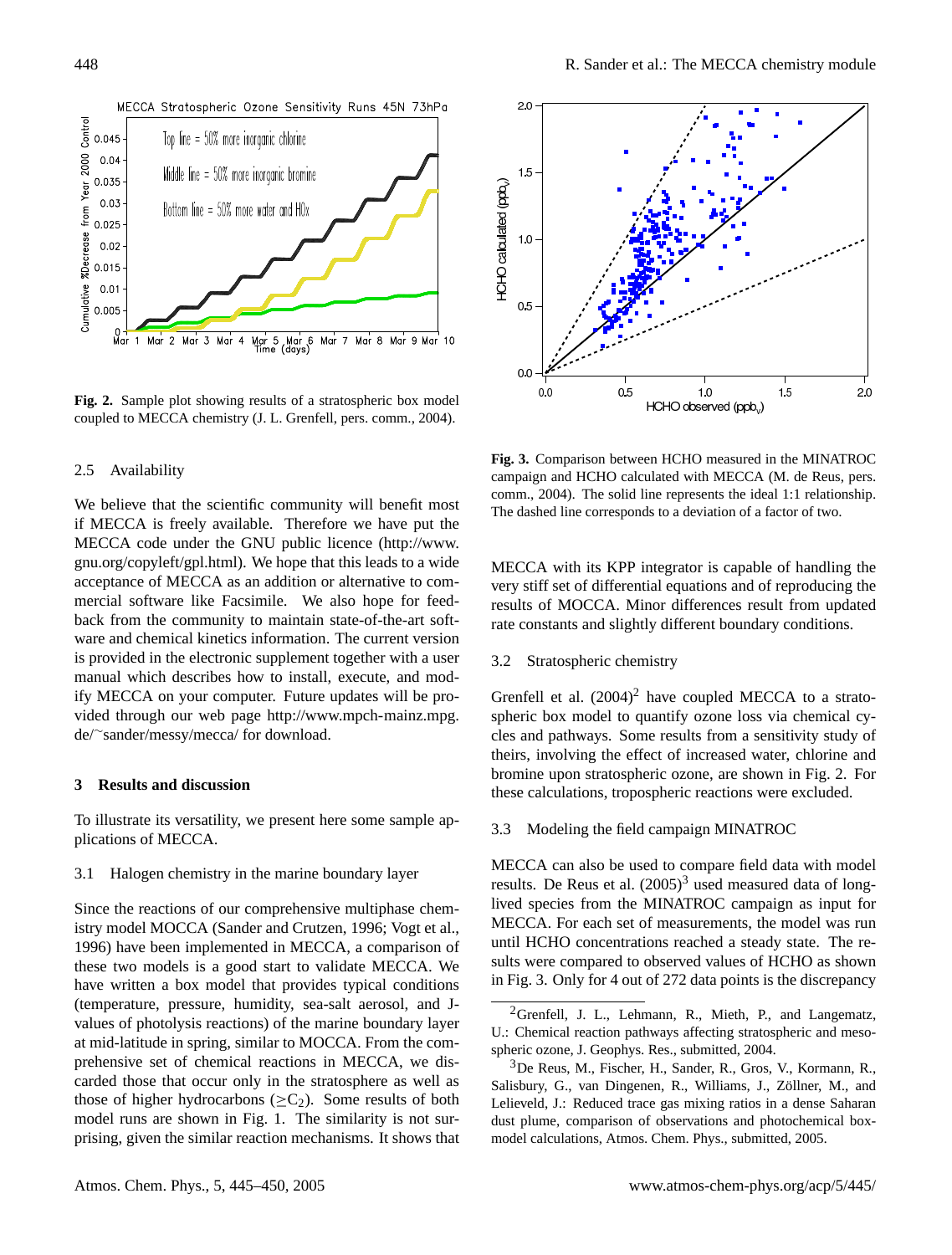between measured and modeled data larger than a factor of two, which is approximately the total uncertainty of all measured parameters used as input for the model calculations. Obviously, much of the measured variability in HCHO is associated with irregular ambient conditions, which is difficult to capture by a model. Nevertheless, the comparison in Fig. [3](#page-3-4) suggests that systematic model biases are low.

#### 3.4 Global chemistry

Box models allow quick sensitivity studies of the selected chemical mechanism. Often, however, regional or global studies are desired. Therefore we have coupled the MECCA mechanism via the MESSy interface to the general circulation model (GCM) ECHAM5 [\(http://www.mpimet.mpg.de/](http://www.mpimet.mpg.de/en/extra/models/echam/echam5.php) [en/extra/models/echam/echam5.php\)](http://www.mpimet.mpg.de/en/extra/models/echam/echam5.php). In this setup, MECCA calculates all chemical processes, whereas the GCM integrates the non-chemical sources and sinks (e.g. advection, convection, dry deposition, sedimentation, . . . ) of these species. In Fig. [4](#page-4-9) we show results to illustrate how the tropospheric halogen chemistry described above can also be applied on a global scale (Kerkweg et al., in preparation,  $2005<sup>4</sup>$  $2005<sup>4</sup>$  $2005<sup>4</sup>$ ). Of course, other subsets of the MECCA mechanism (e.g. stratospheric chemistry or very condensed schemes for extended climate studies) can also be selected in global applications.

#### **4 Conclusions**

In this technical note, we present the versatile model MECCA. Its chemical and numerical flexibility, its modularity, and its portability make it an ideal tool for many applications. The scheme is publicly available for atmospheric chemistry and climate research.

*Acknowledgements.* We are grateful to A. Sandu for providing the KPP software which made the development of MECCA possible. We would also like to thank R. von Glasow and R. von Kuhlmann for making their KPP chemistry codes available.

Edited by: M. Dameris

#### **References**

<span id="page-4-3"></span>Atkinson, R., Baulch, D. L., Cox, R. A., Crowley, J. N., Hampson, R. F., Hynes, R. G., Jenkin, M. E., Rossi, M. J., and Troe, J.: Evaluated kinetic and photochemical data for atmospheric chemistry: Volume I – gas phase reactions of  $O_x$ ,  $HO_x$ ,  $NO_x$  and  $SO_x$ species, Atmos. Chem. Phys., 4, 1461–1738, 2004, **[SRef-ID: 1680-7324/acp/2004-4-1461](http://direct.sref.org/1680-7324/acp/2004-4-1461)**.



<span id="page-4-9"></span>**Fig. 4.** Sample plot showing preliminary results of chloride enrichment factors  $EF$  (Cl) in near-surface sea-salt aerosol. The calculations were made with the MECCA chemistry coupled to ECHAM5/MESSy. Chloride deficits (i.e. values of  $EF$ (Cl)<1) occur where acid displacement has transformed aerosol chloride into gaseous HCl. This occurs mainly in areas where sea-salt aerosol mixes with anthropogenically produced acids such as  $H<sub>2</sub>SO<sub>4</sub>$  and  $HNO<sub>3</sub>$ .

- <span id="page-4-7"></span>Curtis, A. R. and Sweetenham, W. P.: Facsimile/Chekmat User's Manual, Tech. rep., Computer Science and Systems Division, Harwell Lab., Oxfordshire, Great Britain, 1987.
- <span id="page-4-4"></span>Damian, V., Sandu, A., Damian, M., Potra, F., and Carmichael, G. R.: The kinetic preprocessor KPP – a software environment for solving chemical kinetics, Comput. Chem. Eng., 26, 1567– 1579, 2002.
- <span id="page-4-6"></span>Djouad, R., Sportisse, B., and Audiffren, N.: Reduction of multiphase atmospheric chemistry, J. Atmos. Chem., 46, 131–157, 2003.
- <span id="page-4-8"></span>Jockel, P., Sander, R., Kerkweg, A., Tost, H., and Lelieveld, J.: ¨ Technical Note: The Modular Earth Submodel System (MESSy) – a new approach towards Earth System Modeling, Atmos. Chem. Phys., 5, 433–444, 2005,

**[SRef-ID: 1680-7324/acp/2005-5-433](http://direct.sref.org/1680-7324/acp/2005-5-433)**.

- <span id="page-4-0"></span>Meilinger, S. K.: Heterogeneous Chemistry in the Tropopause Region: Impact of Aircraft Emissions, Ph.D. Thesis, ETH Zürich, Switzerland, [http://www.mpch-mainz.mpg.de/](http://www.mpch-mainz.mpg.de/~smeili/diss/diss_new.ps.gz)∼smeili/diss/diss [new.ps.gz,](http://www.mpch-mainz.mpg.de/~smeili/diss/diss_new.ps.gz) 2000.
- <span id="page-4-1"></span>Sander, R. and Crutzen, P. J.: Model study indicating halogen activation and ozone destruction in polluted air masses transported to the sea, J. Geophys. Res., 101D, 9121–9138, 1996.
- <span id="page-4-2"></span>Sander, S. P., Finlayson-Pitts, B. J., Friedl, R. R., Golden, D. M., Huie, R. E., Kolb, C. E., Kurylo, M. J., Molina, M. J., Moortgat, G. K., Orkin, V. L., and Ravishankara, A. R.: Chemical Kinetics and Photochemical Data for Use in Atmospheric Studies, Evaluation Number 14, JPL Publication 02-25, Jet Propulsion Laboratory, Pasadena, CA, 2003.
- <span id="page-4-5"></span>Sandu, A., Verwer, J. G., Blom, J. G., Spee, E. J., Carmichael, G. R., and Potra, F. A.: Benchmarking stiff ODE solvers for atmospheric chemistry problems II: Rosenbrock solvers, Atmos. Environ., 31, 3459–3472, 1997.

<span id="page-4-10"></span><sup>4</sup>Kerkweg, A. and Sander, R.: Global modeling of marine halogen chemistry with the chemistry-climate model ECHAM5/MESSy, Atmos. Chem. Phys., in preparation, 2005.